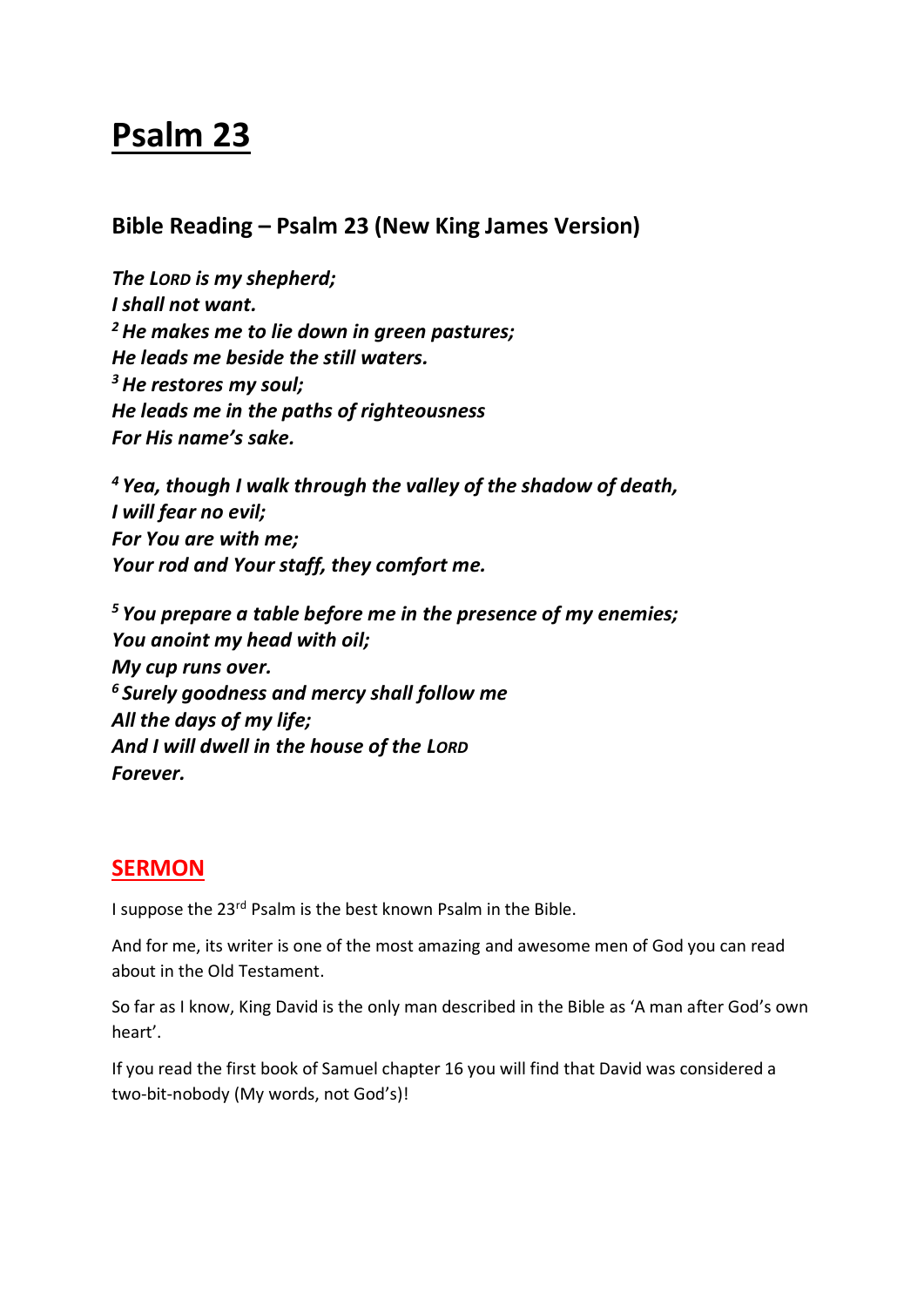You see, David was the son of a man called Jesse. David had seven brothers. God sent Samuel (a respected prophet and Judge of Israel) to Jesse to anoint one of his sons as King, to succeed the first appointed King of Israel a man named Saul.

When Samuel met with Jesse, he asked him to parade his sons before him and Jesse fetched 7 of his sons, but David was not included amongst them!

David was the youngest, a teenager and he was a shepherd. He was out in the fields tending some sheep and goats and after Samuel had inspected the 7 sons presented to him, he asked if there were any others, since God told him none of these was the chosen one. And so Jesse sent for David, and Samuel anoints him as the future King, even though his father had not even considered him a candidate.

If you read about David – and you may well have done – you will see that some of the gifts and attributes God saw in David were humility, loyalty and integrity. To be honest when I read about David I just think his integrity is way beyond any other person I have ever met or read about. Yes he did succumb to sin as he got older but he was filled with grief over it. He repented and asked God to forgive Him which He did. There were painful consequences for David because of his sins of adultery and murder and there are lessons there for us all to learn but God continued to love David as David loved God.

Anyway, getting back to Psalm 23, I wanted to set the scene with some background to David because, as I said, David was a shepherd. He knew all about good shepherds because he was one. He was better than a good shepherd – he was the kind of shepherd I would want to have looking after me if I was a sheep.

We read in the Bible that David killed lions and bears with his bare hands to keep safe his sheep. God gave him his extraordinary physical powers.

So when David wrote 'The Lord is my shepherd, I shall not want', he was an authority on the subject – he knew how to ensure his sheep wanted for nothing.

In 2 Samuel 5, we learn that God told David he would 'shepherd His people Israel and be ruler over Israel'.

As a young shepherd boy, David always did the best for his sheep. As King he tried hard to do the best for his people. How much more does our Lord want the best for those of us who love Him? So let's take comfort from the words:

*'He makes me lie down in green pastures; He leads me beside the still waters. He restores my soul; He leads me in the paths of righteousness For His name's sake.'*

What an amazing God. Green pastures – still waters – happy sheep.

For us that would mean he provides for us, **all** that we need. Not always what we want – but all that we need. There is a difference isn't there.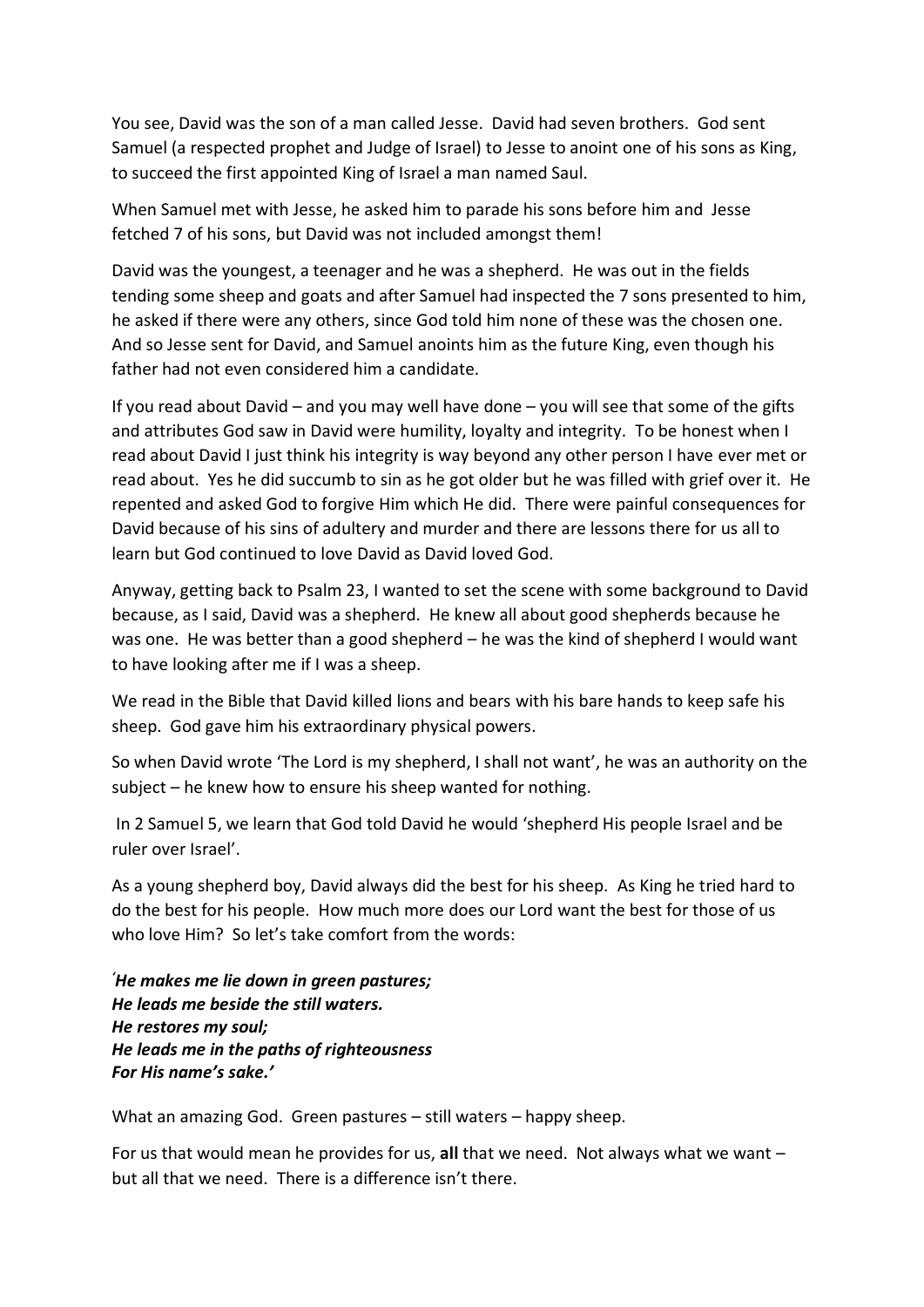When we are stressed, concerned or anxious, we can turn to Him and He will restore our soul.

As the hymn writer wrote 300 years ago:

#### *'My soul He doth restore again, And me to walk doth make*

#### *Within the paths of righteousness, E'en for His own Name's sake'*

When we set about our day, if we ask Him, He will ensure we go the right way, the best way, so that we do not go the wrong way which will cause unnecessary suffering for ourselves. If the Lord Jesus is our shepherd, we can trust Him for this. That is the promise of the Scripture.

Then David goes on to talk about when things get difficult, as they will do for those who are followers of Christ. He reassures His followers:

#### *Yea, though I walk through the valley of the shadow of death, I will fear no evil; For You are with me; Your rod and Your staff, they comfort me.*

Do you know that God is with you? Right now, whatever is troubling you? He just wants you to lean on Him. He can bare your weight on His shoulders. Nothing is too difficult for God.

Jesus tells us in Matthew 11 verses 29 and 30 '"Take My yoke upon you and learn from Me, for I am gentle and lowly in heart, and you will find rest for your souls. For My yoke *is* easy and My burden is light."'

What a picture. The wooden yoke on the backs of the oxen. The oxen pulling the plough through hard ground, breaking it up.

When two oxen are yoked together the burden of their work is halved. Jesus says take His yoke, put it on yourself – it's easy, the burden is then light indeed. The Lord is there to offer you His comfort – The burden may still remain, BUT He promises to relieve it if you will ask and allow Him.

Do you feel His comfort when the going gets tough?

If you want a burden lifted, lean on Him and receive rest and comfort for your soul.

Next, in verse 5 He says:

## *'You prepare a table before me in the presence of my enemies. You anoint my head with oil; My cup runs over.*

What a picture!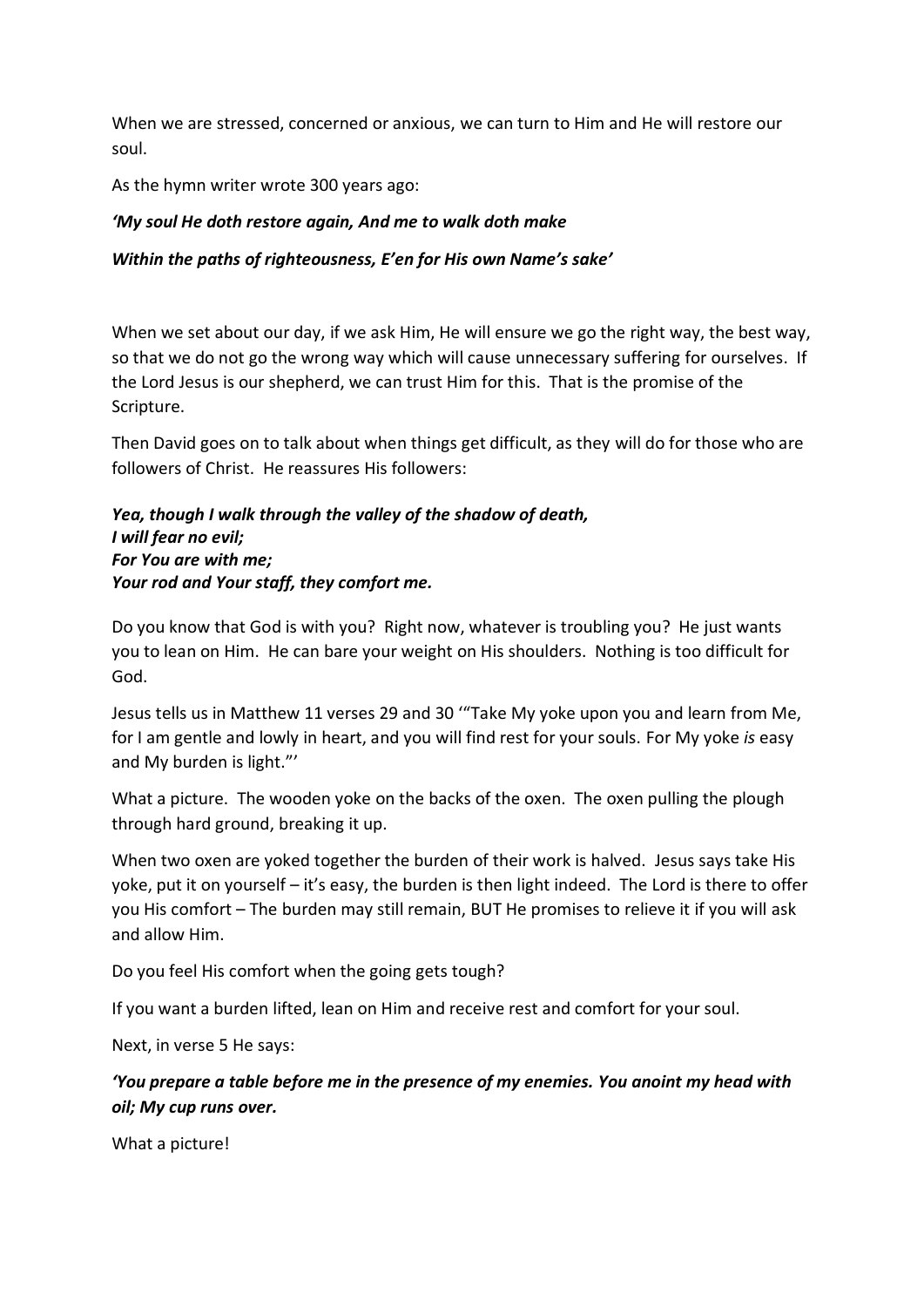In one of my favourite modern worship songs about God's banner of love being over me and you, the opening line is, 'He brought me to His banqueting table.'

David knew God's love was unlike any other kind of love. Totally unconditional! Do you know that in Heaven we will dine with the King? And His table probably won't have cornflakes on it (Sorry if you like Cornflakes). The food and drink God has in mind for His people will taste exquisite, like nothing we've ever tasted, I am quite sure.

And today in this life David says even in the presence of our enemies God prepares a lavish table before us full of all that is best. David says *'God, you anoint my head with oil'* and although that was correct in the sense that God anointed him as King, I think David had something else in mind here. I think he was saying something like "you look at me and see your perfect creation whom you love so much that you will stop at nothing to ensure the best for me – You make me feel like a King and I want for nothing – my cup overflows with your awesome provision."

And that's the way God intends it, for you and me.

This short Psalm ends with these words:

*'Surely goodness and mercy shall follow me All the days of my life; And I will dwell in the house of the LORD Forever.'*

So sure was David of God's love and grace that he knew for certain that throughout his future life God's goodness and merciful nature would encompass him, and his faith in God was such that he knew, so long as he continued to walk with God and not turn his back on Him, He would inherit eternal life and spend forever with His Father.

How is your faith today? Do you know that you know that God loves you, He is faithful to you and will be forever? Are you sure that when you say, think or do things you shouldn't or when you do not do things you know you should, He is waiting to forgive you.

And like any good Father He just wants you to say 'Sorry Father I was wrong, please forgive me.' So long as the apology is sincere, the relationship is then restored and your peace will return just as it does when you genuinely make up with someone you have upset or caused pain to.

David was the second King of Israel and it seems clear to me he was what is often referred to theologically as a 'type of Christ'. What I mean by that is that he was a picture of what The Messiah might be like, when God decided centuries later to send The Messiah (Jesus) to save His people, the Jews.

David was human and therefore sinful in nature even though for many of the years of his life he demonstrated for all to see his ability and desire to show self-control and restraint when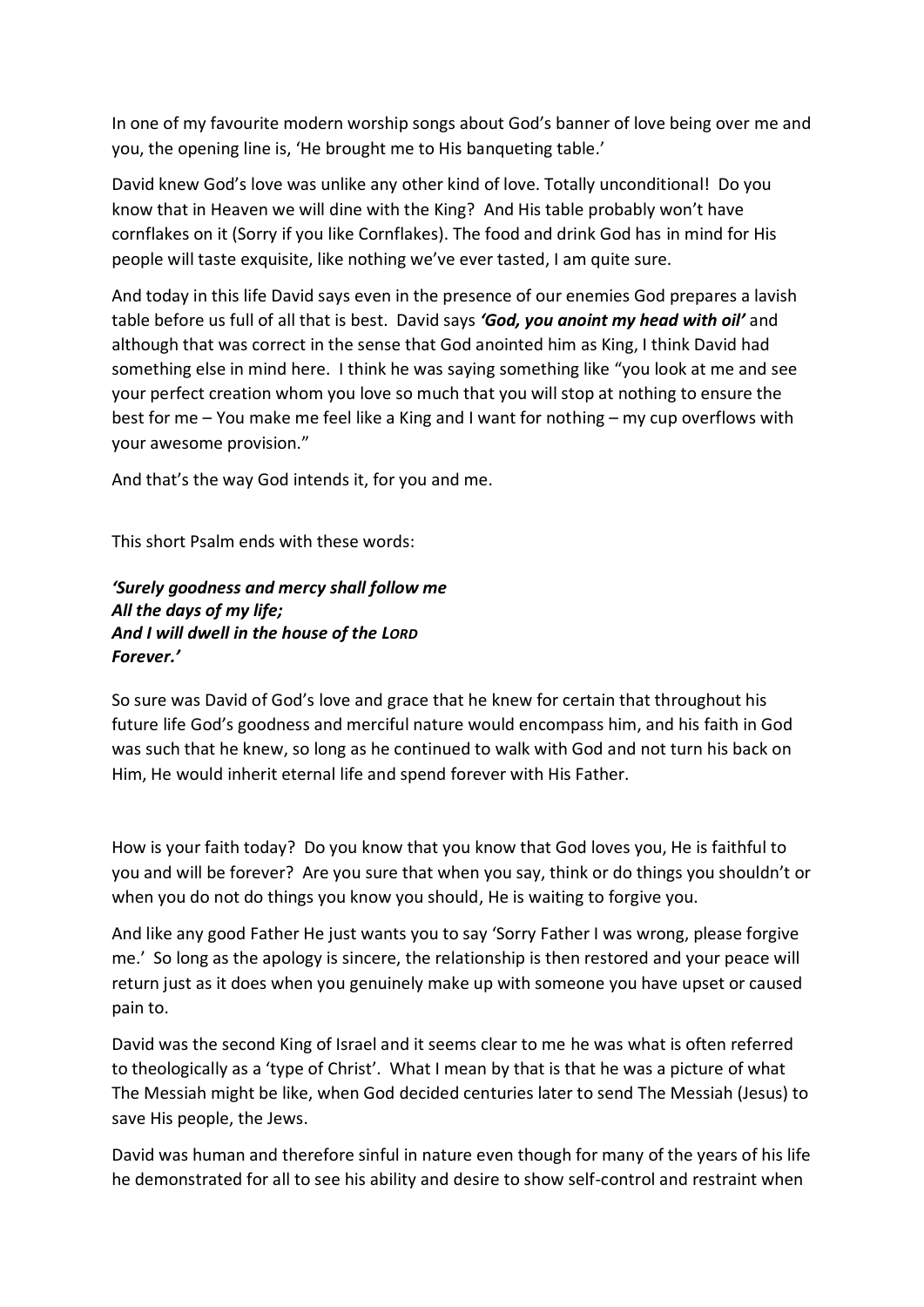temptation and the powers of darkness came against him. The Messiah would be perfect in every way. The religious leaders and ordinary folk who lived 2,000 years ago thought The Messiah, like David, would destroy all their physical human enemies.

They expected Him to be a mighty powerful warrior Messiah. As we know, most of the people of Jesus' time didn't recognise that The Messiah had come when Jesus walked the Holy Land performing miracles. One of the main reasons was that they failed to understand that The Messiah **would** destroy all their enemies but NOT their human ones.

The Messiah's role when He came was to destroy mankind's spiritual enemies - those powers of darkness that are behind human sin and evil. On the Cross, Jesus defeated the Devil and his minions for all time. The War is won even though battles rage all around us.

But Jesus **Will** soon return to deliver all those who have put their faith in Him – whether dead or alive at His return - into the dwelling house about which David talked where there will be an unimaginably wonderful daily feast with the King of all Kings and the Lord of all Lords – in our Heavenly Home.

David described God as the Good Shepherd. This is how the New Testament writers described Jesus, the Son of God – God made flesh:

Matthew in chapter 9 of his Gospel said (NLT):

### *'But when Jesus saw the multitudes, He was moved with compassion for them, because they were weary and scattered, like sheep having no shepherd.'*

The disciple John, was the disciple who had the closest relationship with the Lord. In John and chapter 10 we read these sentences (NLT):

*'Jesus said: "I tell you the truth, I am the gate for the sheep. <sup>8</sup> All who came before me were thieves and robbers. But the true sheep did not listen to them. <sup>9</sup> Yes, I am the gate. Those who come in through me will be saved. They will come and go freely and will find good pastures. <sup>10</sup> The thief's purpose* (He's talking about the devil) *is to steal and kill and destroy. My purpose is to give them a rich and satisfying life.*

*<sup>11</sup> "I am the good shepherd. The good shepherd sacrifices his life for the sheep. <sup>12</sup>A hired hand will run when he sees a wolf coming. He will abandon the sheep because they don't belong to him and he isn't their shepherd. And so the wolf attacks them and scatters the flock. <sup>13</sup> The hired hand runs away because he's working only for the money and doesn't really care about the sheep.*

*<sup>14</sup> "I am the good shepherd; I know my own sheep, and they know me, <sup>15</sup> just as my Father knows me and I know the Father. So I sacrifice my life for the sheep. <sup>16</sup> I have other sheep, too, that are not in this sheepfold. I must bring them also.* (Here Jesus is talking about us – the Gentiles). *They will listen to my voice, and there will be one flock with one shepherd.*